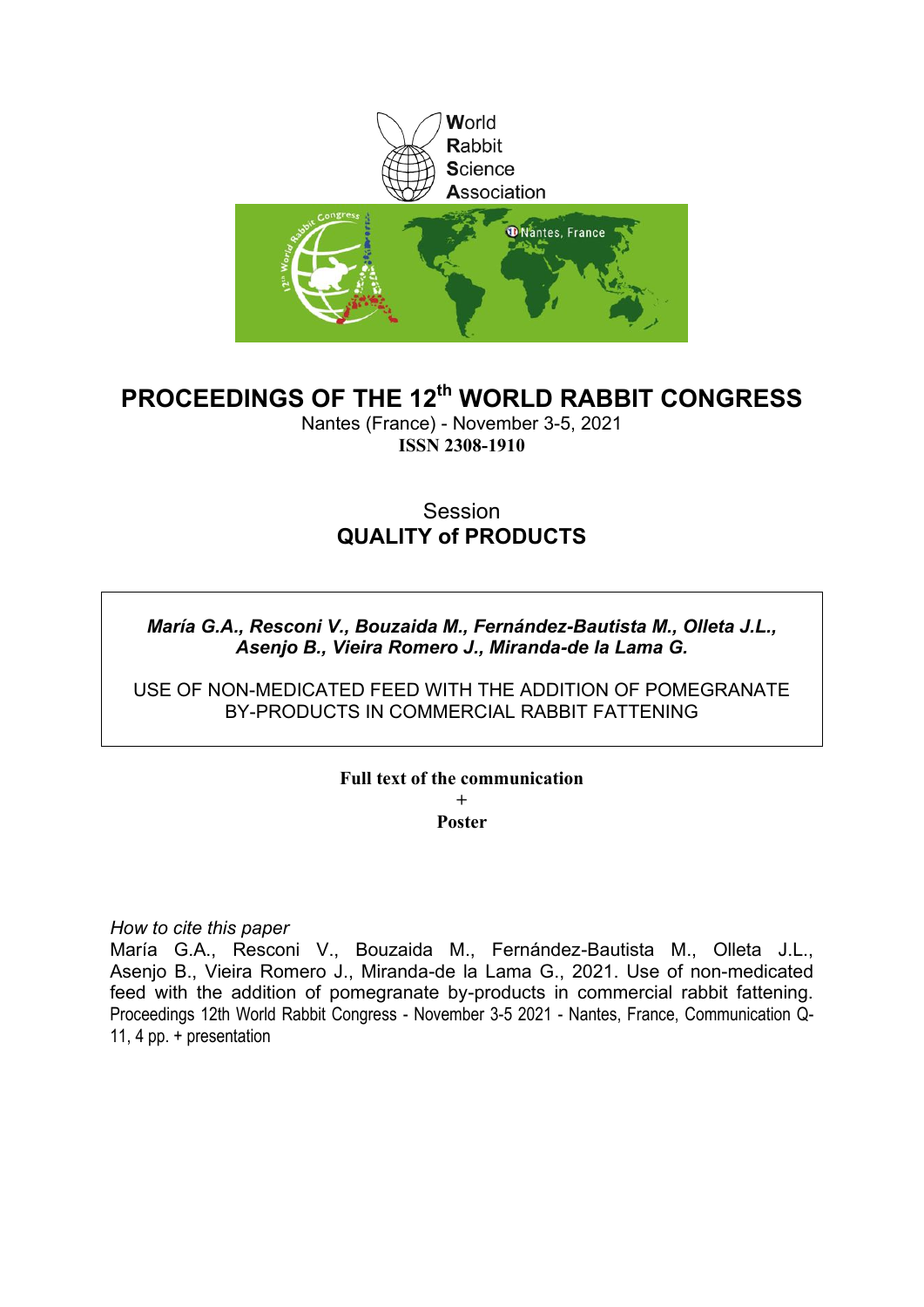### **USE OF NON-MEDICATED FEED WITH THE ADDITION OF POMEGRANATE BY-PRODUCTS IN COMMERCIAL RABBIT FATTENING**

#### **María G**ustavo **A. <sup>1</sup> \*, Resconi V**irginia **<sup>1</sup> , Bouzaida M**ohamed **<sup>1</sup> , Fernández-Bautista M**ichel **<sup>1</sup> , Olleta J**osé **L. <sup>1</sup> , Asenjo B**egoña **<sup>2</sup> , Vieira Romero J**akeline **<sup>1</sup> , Miranda-de la Lama G**enaro **<sup>1</sup>**

<sup>1</sup>Dept. Animal Production & Food Science Department, Faculty of Veterinary Medicine, Agri-food Institute of Aragón (IA2), University of Zaragoza, Zaragoza, Spain. <sup>2</sup>School of Engineering, Soria, University of Valladolid, Valladolid, Spain.

\*Corresponding author: levrino@unizar.es

#### **ABSTRACT**

Rabbit meat has excellent nutritional properties for the human diet. The commercial rabbit-farming sector is experiencing a severe crisis. In this study we tested whether fattening commercial rabbits with nonmedicated feed, with 20% addition of 3 different pomegranate by-products (pomace, shell or seed extract), affected production traits and meat quality compared to a conventional strategy. 72 weaned rabbits were used, reared indoors in cages with 6 rabbits each (571 cm²/head). Ad libitum fattening lasted 30 days and the animals were divided into 12 groups of 6 rabbits each. The treatments include 3 replicates (6 rabbits each, n=18). The control group received medicated concentrate until day 21 of fattening and nonmedicated withdrawal feed until slaughter. The other three received 20% pomegranate by-product integrated in non-medicated withdrawal feed: pomace  $(n=18)$ , shell  $(n=18)$  and seed extract  $(n=18)$ . Productive traits were recorded and a brief economic study was carried out. Rabbits were slaughtered in a commercial abattoir and carcasses were transported refrigerated to the lab. The ultimate meat pH was measured and meat colour was assessed by CIELAB coordinates. The L. dorsi was removed for the analysis of meat texture by Warner–Bratzler (WB). The data were analyzed using GLM procedure including the fixed effects of feeding strategy. Production and quality variables were within the range of commercial acceptability for consumers. Only slight differences between treatments were observed. In general, the meat in the pomace group was 71% tenderer than the industrial group (p≤0.05). The meat in the seed group was less luminous than the others and data would suggest that the treatment strategy affording the greatest net income is pomace. Our findings show that 20% of expensive industrial concentrate could be replaced by cheap pomegranate by products, avoiding the use of medicated concentrate and obtaining similar o slightly better results than those obtained in conventional strategies.

**Key words**: Rabbit, Fattening, non-medicated feed, pomegranate by products, meat quality

#### **INTRODUCTION**

Rabbit meat has excellent nutritional properties for the human diet and is widely consumed in Mediterranean countries, forming part of the healthy Mediterranean diet (Dalle Zotte and Szendrő, 2011). However, high levels of industrialization of the production system and the use of concentrated feed, farremoved from the natural diet of the species, have meant that this traditional product has lost its image of a local, sustainable product (Petracci and Cavani, 2013). Today the Spanish commercial rabbit-farming sector is experiencing a severe crisis that may even endanger its survival (Baviera-Puig et al. 2017). Improving the image of the sector vis-a-vis consumers by presenting a more sustainable product without the use of medicated industrial concentrated feeds and using a by-product with healthier bio functional characteristics, is an alternative that we need to explore. Following the EU tendency, a specific Spanish national strategy has been developed to minimize the use of medical products in production animals. The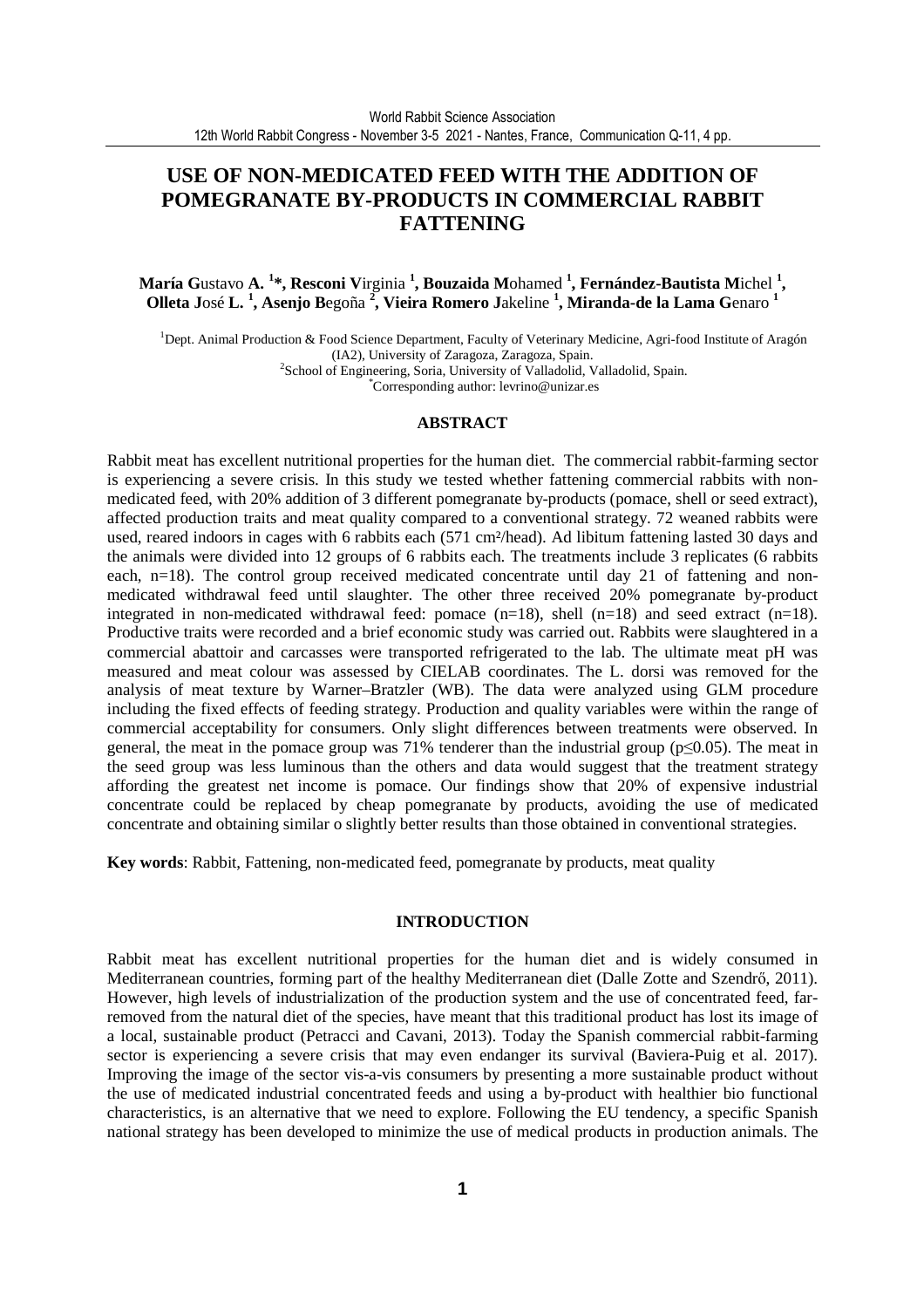use of local vegetable by-products, not usable for the human diet, is a possible method for reducing feeding costs and a way to add value to rabbit meat (Baviera et al. 2017). In this study we tested whether fattening commercial rabbits with non-medicated feed, with 20% addition of three different pomegranate (*Punica granatum*) by-products of the juice industry (pomace, shell or seed extract), affected productive traits and meat quality, compared to a conventional industrial fattening that uses medicated concentrate.

#### **MATERIALS AND METHODS**

Seventy two weaned New Zealand rabbits, 35 days old, with a mean weight of 879 ( $\pm$ 32) g were reared indoors in standard, uniform environmental conditions (temperature:  $21.3 \pm 1.7$ °C, relative humidity: 60.3  $\pm$  6.21%, 16 h light period), using traditional, individual, flat-deck type cages, each with six rabbits (571) cm²/head). Rabbits were fed ad libitum for 30 days. The animals were divided into 12 groups of 6 rabbits each, balanced by weight and sex. Each treatment had 3 replicates with 6 rabbits each (n=18). One was the control group that received medicated industrial concentrated feed until day 21 of fattening. After 21 days they received non-medicated withdrawal feed until slaughter. The other three received 20% pomegranate by-product integrated into non-medicated withdrawal feed: pomace (n=18), shell (n=18) and seed extract  $(n=18)$ . Water was permanently available from a nipple drinker.

The base pellet feed contained alfalfa forage flour, vetch, fescue, ray-grass, barley, sunflower seed meal, corn gluten feed, soybean hulls, palm kernel pressure cake, sugar cane molasses, wheat bran, calcium carbonate, palm vegetable oil, sodium chloride, vitamins and minerals. The chemical composition of the feed was analyzed in the four groups (dry matter: 91.54, 91.75, 91.78, 93.27; ether extract: 4.61, 5.10, 3.24, 3.60; crude protein: 14.08, 13.64, 12.50, 15.38; neutral detergent fibre: 53.46, 40.91, 41.09, 52.02; acid detergent fibre: 33.60, 20.36, 20.49, 39.27 and acid detergent lignin: 7.84, 4.11, 3.87, 13.75 for control, pomace, shell and seed extract, respectively). Feed consumption and growth rate were recorded weekly (group data n=6). Average daily gain and the average feed conversion ratio were estimated. A brief economic study of each fattening strategy was carried out. The approximate incomes and costs were estimated for each strategy, considering two sales strategies: direct sales (DS) or conventional sales with intermediaries (NDS). Feeding cost was estimated as 70% of total cost.

After 30 minutes road transport (without fasting) using 1 cage per six-rabbit replicate, all of the rabbits were slaughtered at a commercial abattoir. During 1 hour lairage at the abattoir the rabbits remained in cages. A gentle shower was applied before slaughter in order to optimize electrical stunning. After slaughter, and once the carcasses had cooled properly, they were transported refrigerated to the Meat Laboratory of the University of Zaragoza (4  $\degree$ C for 24 h). The meat pH was measured with Crison 507 electrode at 24 h post-mortem in the M. *Longissimus dorsi lumborum*. Meat colour (L. dorsi) was measured after 24 h blooming. Meat colour was expressed as colour CIELAB coordinates L\* (lightness),  $a^*$  (redness), and  $b^*$  (yellowness). Chroma (C\*) and hue-angle (h\*) values were calculated as  $C^*$  =  $(a*2+b*2)1/2$  and  $h* = \tan 1(b* a*)$ , respectively. The *L. dorsi* was removed from both sides and the right side was sliced into three steaks for instrumental analyses. For meat texture analyses, samples were vacuum-packaged and frozen at 18°C. For the analysis, thawed steaks (internal temperature 17–19°C) were cut transversely, and analyzed as cooked meat by the WB procedure following the technique described in María et al., 2006. Thaw loss was determined by weighing each whole muscle prior to freezing and again after thawing and blotting dry with tissue paper. Thaw loss of the whole muscle was expressed as a percentage of the initial weight prior to freezing. Cooking loss was recorded by weighing the samples before and after cooking.

The data were analyzed using the GLM procedure in SAS (SAS, 1988), fitting a model that included the fixed effects of feeding strategy (alternative vs conventional). A multiple comparison procedure with the option LSD was used with p≤0.05 taken as significant.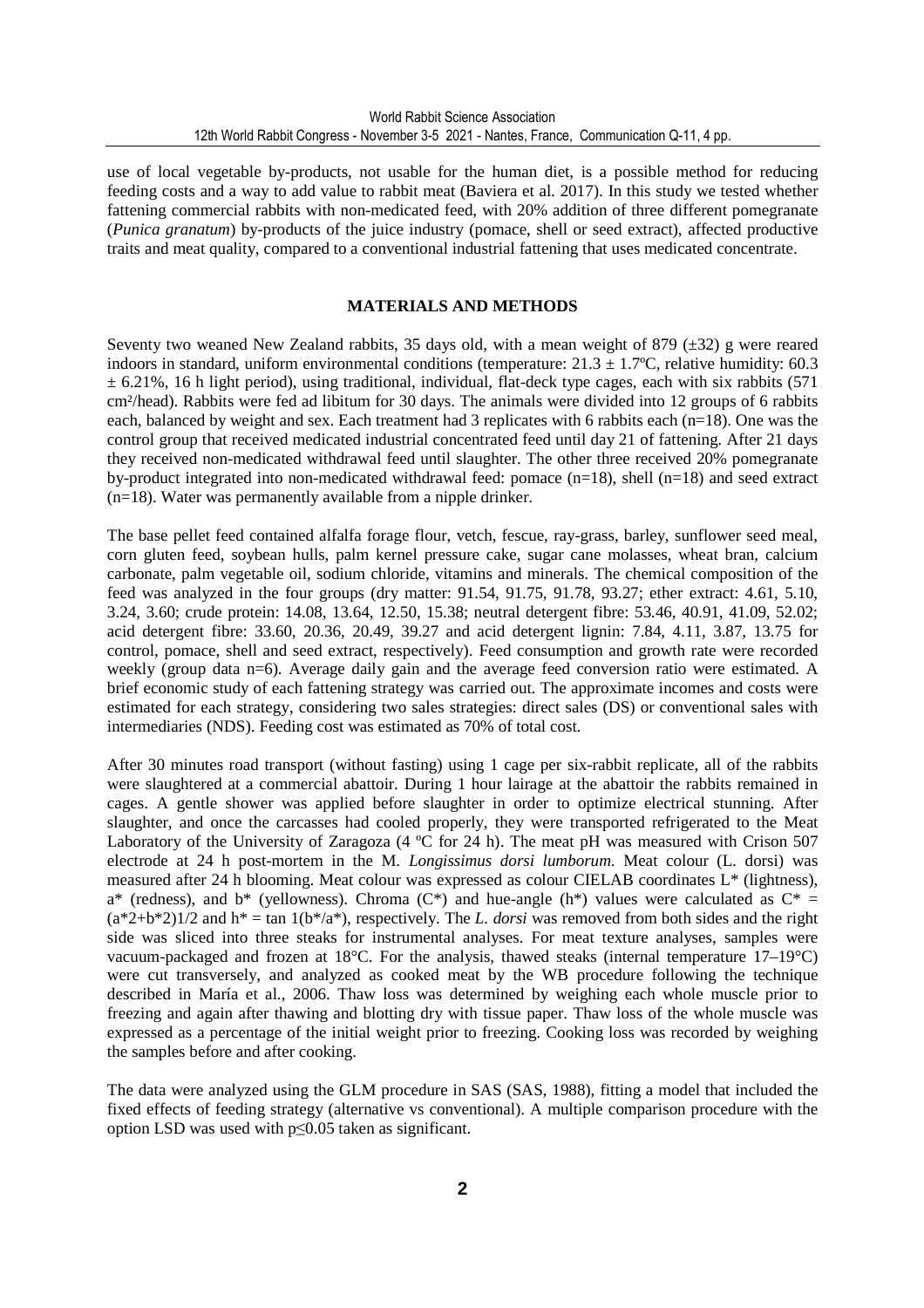#### **RESULTS AND DISCUSSION**

Least square means (±SE) for performance and meat quality traits for rabbits fattened with alternative and industrial feeding regimes are presented in Table 1. The results of the production and quality variables were within the range of commercial acceptability for consumers. Only slight differences were observed between treatments.

**Table 1**: Least square means (±SE) for productive traits for rabbits fattened with alternative (unmedicated feed with 20% addition of three different pomegranate by-products) and industrial feeding regime (medicated feed plus withdrawal non medicated feed).

| Variable                                                                | Seed                 | <b>Shell</b>        | <b>Pomace</b>        | <b>Industrial</b>   |  |  |  |  |
|-------------------------------------------------------------------------|----------------------|---------------------|----------------------|---------------------|--|--|--|--|
| Initial age (days)                                                      | 35                   | 35                  | 35                   | 35                  |  |  |  |  |
| Days of fattening                                                       | 30                   | 30                  | 30                   | 30                  |  |  |  |  |
| Final age (days)                                                        | 65                   | 65                  | 65                   | 65                  |  |  |  |  |
| Total Live weight (kg) of a group of 6 rabbits (3 replicates/treatment) |                      |                     |                      |                     |  |  |  |  |
| Initial live weight)                                                    | 5.01 $(\pm 0.44)$    | 5.48 $(\pm 0.44)$   | 5.52 $(\pm 0.44)$    | 5.09 $(\pm 0.44)$   |  |  |  |  |
| Live weight week 1                                                      | $6.66 \ (\pm 0.47)$  | 6.67 $(\pm 0.47)$   | 7.11 $(\pm 0.47)$    | 6.78 $(\pm 0.47)$   |  |  |  |  |
| Live weight week 2                                                      | $8.45 \ (\pm 0.48)$  | $8.16 (\pm 0.48)$   | $8.73 \ (\pm 0.48)$  | 8.61 $(\pm 0.48)$   |  |  |  |  |
| Live weight week 3                                                      | $10.11(\pm 0.41)$    | $9.73 \ (\pm 0.41)$ | $10.50 \ (\pm 0.41)$ | 10.42 $(\pm 0.41)$  |  |  |  |  |
| Live weight week 4                                                      | 11.34 $(\pm 0.40)$   | 11.30 $(\pm 0.40)$  | 12.20 $(\pm 0.40)$   | 11.95 $(\pm 0.40)$  |  |  |  |  |
| Live weight at slaughter                                                | $12.50 \ (\pm 0.38)$ | 12.10 $(\pm 0.38)$  | 13.03 $(\pm 0.38)$   | 13.31 $(\pm 0.38)$  |  |  |  |  |
| $CCI^*(\#)$                                                             | $3.56 \ (\pm 0.21)$  | $4.09 \ (\pm 0.21)$ | $2.94 \ (\pm 0.21)$  | $2.96 \ (\pm 0.21)$ |  |  |  |  |
| Costs and incomes                                                       |                      |                     |                      |                     |  |  |  |  |
| Total feeding cost $(\epsilon)$                                         | 6.92                 | 7.03                | 5.74                 | 7.67                |  |  |  |  |
| Total cost $(\epsilon)$                                                 | 8.99                 | 9.14                | 7.46                 | 9.97                |  |  |  |  |
| Revenue (4.95 €/kg) $ds$                                                | 38.31                | 34.95               | 38.61                | 38.46               |  |  |  |  |
| Revenue AFC $(€)$ <i>ds</i>                                             | 31.39                | 27.92               | 32.87                | 30.79               |  |  |  |  |
| Revenue ATC $(€)$ <i>ds</i>                                             | 29.32                | 25.81               | 31.15                | 28.49               |  |  |  |  |
| Revenue (2.95 €/kg) <i>nds</i>                                          | 22.83                | 20.83               | 23.01                | 22.92               |  |  |  |  |
| Revenue AFC $(€)$ nds                                                   | 15.91                | 13.77               | 17.27                | 15.25               |  |  |  |  |
| Revenue ATC $(€)$ nds                                                   | 13.84                | 11.69               | 15.55                | 12.95               |  |  |  |  |

\*CCI: concentrate conversion index (kg per live weight kg); significant diff. P< 0.05. ds: direct sale. Concentrate cost euro/kg: industrial 0.33; alternative 0.26. Direct sale to consumer (ds), price: 4.95 euro/kg; no direct sale (nds), price: 3.75 euro/kg. AFC: after feeding cost. ATC: after total cost. Feeding cost represents approx.. 70% of total costs.  $\epsilon$ =Euro. (#) Group data (replicate n=6). \*CCI concentrate conversion index.

The carcass weight was somewhat lower in the seed group  $(p \lt 0.05)$ . Slight differences were observed in favour of the control group in terms of cooking losses. However, thawing losses were lower in the pomace group. In general, the meat of the pomace group is slightly tenderer than the others. Some colour differences were also observed but always within the normal range for this type of meat. The meat of the seed group was less luminous than the others. Rabbit meat, together with veal and poultry meat, is classified as white meat. It is lighter in colour than red meat due to a lower myoglobin content of muscle fibers (Cifuni et al. 2016). The approximate economic study suggests that the strategy that reports greater net income is that using pomace. If it were also possible to assign an economic value for safer, healthier and more sustainable meat, this benefit would increase significantly. It is thus important to inform about and disseminate the virtues of this type of proximity meat that employs cheap local by-products not suited to the human diet and which would otherwise be wasted. Our findings show that 20% of expensive industrial concentrate can be replaced by cheap pomegranate extract, completely avoiding the use of medicated concentrate and obtaining similar o slightly better results than those obtained in conventional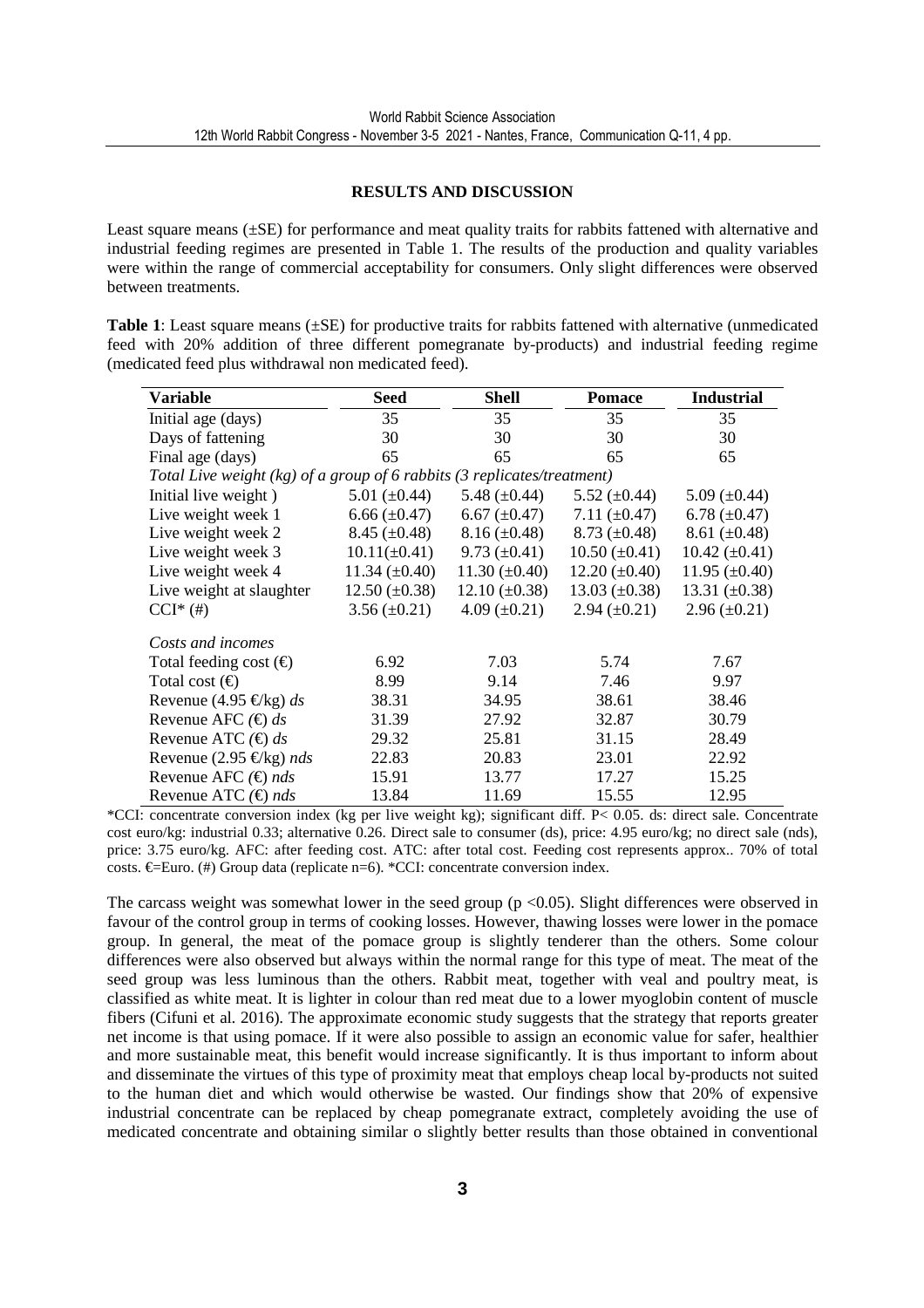industrial fattening. The pomace strategy for rabbit fattening has a further added value, which is the use of a by-product of traditional local pomegranate production, rich in polyphenols.

**Table 2:** Least square means ( $\pm$ SE) for meat quality traits for rabbits fattened with alternative (nonmedicated feed with 20% addition of three different pomegranate by-products) and industrial feeding regime (medicated feed plus 1 week withdrawal non-medicated feed).

| Variable                                             | <b>Seed</b>           | <b>Shell</b>       | <b>Pomace</b>      | <b>Industrial</b>   |
|------------------------------------------------------|-----------------------|--------------------|--------------------|---------------------|
| Total Carcass weight (kg)<br>of a group of 6 rabbits | 7.74 $(\pm 0.3)$      | 7.06 $(\pm 0.3)$   | 7.80 $(\pm 0.3)$   | 7.77 $(\pm 0.3)$    |
| Carcass yield $(\%)(\#)$                             | 61.88 $(\pm 0.81)$    | 58.36 $(\pm 0.81)$ | 59.86 $(\pm 0.81)$ | 60.61 $(\pm 0.81)$  |
| Indiv. Carcass weight $(g)$                          | $1301 \pm 32a$        | $1177 \pm 32b$     | $1300 \pm 32a$     | $1299 \pm 32a$      |
| $pH_u$ (24 h <i>post mortem</i> )                    | $5.75 \pm 0.01$       | $5.74 \pm 0.01$    | $5.75 \pm 0.01$    | $5.70 \pm 0.01$     |
| Thawing losses (%)                                   | $12.28 \pm 0.65b$     | $10.76 \pm 0.65$   | $9.98 \pm 0.65a$   | $10.92 \pm 0.65$ ab |
| Cooking losses (%)                                   | $16.63 \pm 1.12ab$    | $17.66 \pm 1.12$   | $19.09 \pm 1.12$   | $14.18 \pm 0.98a$   |
| Meat texture by WB                                   |                       |                    |                    |                     |
| Newtons $(N)$                                        | $3.33 \pm 0.19a$      | $2.50 \pm 0.19$    | $2.61 \pm 0.19$ h  | $3.54 \pm 0.16a$    |
| Maximum load (kg)                                    | $2.10 \pm 0.14a$      | $2.31 \pm 0.14a$   | $2.01 \pm 0.14$    | $2.37 \pm 0.12a$    |
| Maximum strength (kg)                                | 2.200.16 <sub>b</sub> | 2.18 0.16b         | 1.86 0.16b         | 2.63 0.14a          |
| Toughness (kg/cm2)                                   | $0.90 \pm 0.10b$      | $0.81 \pm 0.10b$   | $0.69 \pm 0.10b$   | $1.18 \pm 0.09a$    |
| Meat colour CIELAB                                   |                       |                    |                    |                     |
| $L^*$ (lightness)                                    | $51.86 \pm 0.48b$     | 53.72 ±0.48a       | 54.57 $\pm 0.48a$  | 53.53 $\pm 0.42a$   |
| $A^*$ (redness)                                      | $-1.26 \pm 0.13a$     | $-1.59 \pm 0.13b$  | $-1.34 \pm 0.13ab$ | $-1.08 \pm 0.11a$   |
| $B^*$ (yellowness)                                   | 5.18 $\pm 0.33c$      | $9.78 \pm 0.33b$   | $9.79 \pm 0.33b$   | $6.77 \pm 0.29a$    |
| $Chroma*$                                            | 5.36 $\pm 0.33c$      | $9.93 \pm 0.33b$   | $9.90 \pm 0.33b$   | $6.88 \pm 0.28a$    |
| $Hue*$                                               | $-66.2 \pm 6.21b$     | $-80.6 \pm 6.21ab$ | $-82.16 \pm 6.2a$  | $-73.00 \pm 5.4ab$  |

Chroma\*= $(a^2 + b^2)/2$ ; Hue =1/tan  $(b^2/a^*)$ . Significant diff. p<0.05. WB; Warner Bratzler

#### **ACKNOWLEDGEMENTS**

The authors wish to thank the Spanish Ministry of Economy & Competitiveness (MINECO, Project AGL-2016/75229-R). Our thanks also to Dr. Lorena Funes, Director of the Quality and Innovation Department of the Vitalgrana® pomegranate juice factory, for kindly providing us with pomegranate by-products. We thank Julie Cohen for the English review.

#### **REFERENCES**

- Baviera-Puig, A., Buitrago-Vera, J., Escriba-Perez, C., Montero-Vicente, L., 2017. Rabbit meat sector value chain. *World Rabbit Science, 25(1), 95-108.*
- Cifuni, G. F., Contò, M., Failla, S., 2016. Potential use of visible reflectance spectra to predict lipid oxidation of rabbit meat. *Journal of Food Engineering, 169, 85-90.*

Dalle Zotte, A., Szendrő, Z., 2011. The role of rabbit meat as functional food. *Meat Sci., 88(3), 319-331.*

Marıa, G. A., Buil, T., Liste, G., Villarroel, M., Sañudo, C., Olleta, J. L., 2006. Effects of transport time and season on aspects of rabbit meat quality. *Meat Sci., 72(4), 773-777.*

Petracci, M., Cavani, C., 2013. Rabbit meat processing: historical perspective to future directions. *World Rabbit Sci., 21(4), 217-226.* 

SAS , 1988. User´s guide: statistics. *Release 6.03. Cary, NC*